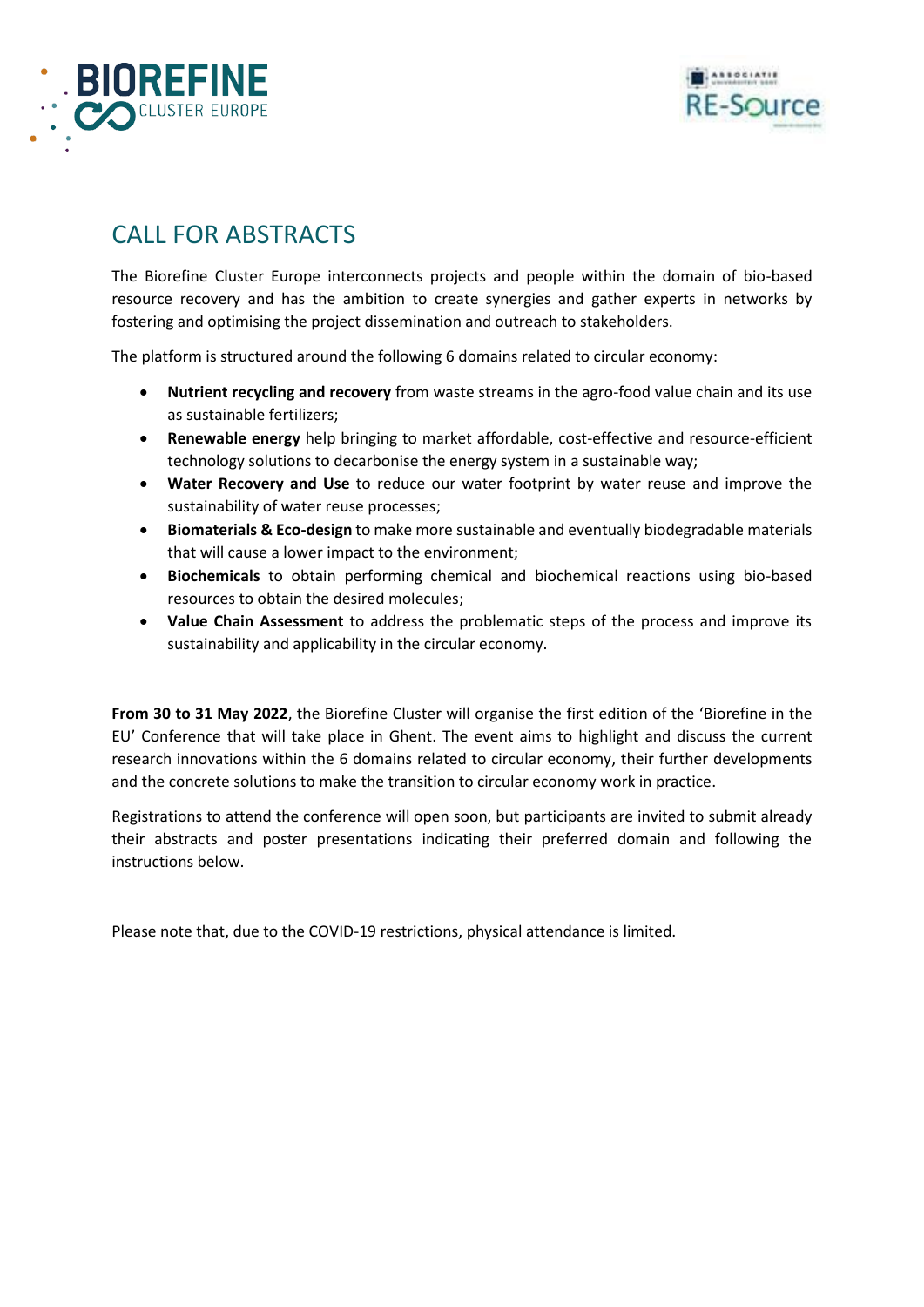# Template abstract and poster presentation

### **Abstract title**

First name and name of author<sup>1\*</sup>, First name and name of co-author<sup>2</sup> 1 Affiliation, City, Country, 2 Affiliation, City, Country

\* Corresponding author, E-mail: \_\_\_\_\_

Times New Roman should be adopted for all the text. The abstract title should be centred and written in bold with a font size of 14 pt. The author's first name and last name in 12 pt should be centred too, with the name of the presenter underlined. The affiliation, city, and country of all the authors should be provided in 10 pt. Authors from the same affiliation should share the same index number. The corresponding author should be marked by an asterisk (\*). The abstract body in 12 pt mainly covers the objectives, methodology, key findings, and conclusions of the research. Illustrations, photographs (readable in black and white), and tables in adequate resolution are welcome.

Please be reminded that the length of the **abstract should not exceed 270 words, and the margins on the top, bottom, and two sides should be 2.5 cm**. The abstracts which do not meet this word limit will be sent back to the author(s) to be revised.

Authors are suggested providing a maximum of five keywords after the abstract.

### **Remarks**

1

The abstract should be a MS word file named in the format of the following example: *Author name\_Abstract template for 'Biorefine in the EU'* Conference

Abstracts that do not meet these requirements will not be considered.

The abstract deadline is **20 April 2022**. Please submit your abstract by email to *info@biorefine.eu*.

There is no fee for submission of an abstract.

If you need to receive a formal acceptance of your abstract in order to be funded to come to the conference, please write this in your e-mail. After submission you will be acknowledged of the receipt of the abstract via an email.